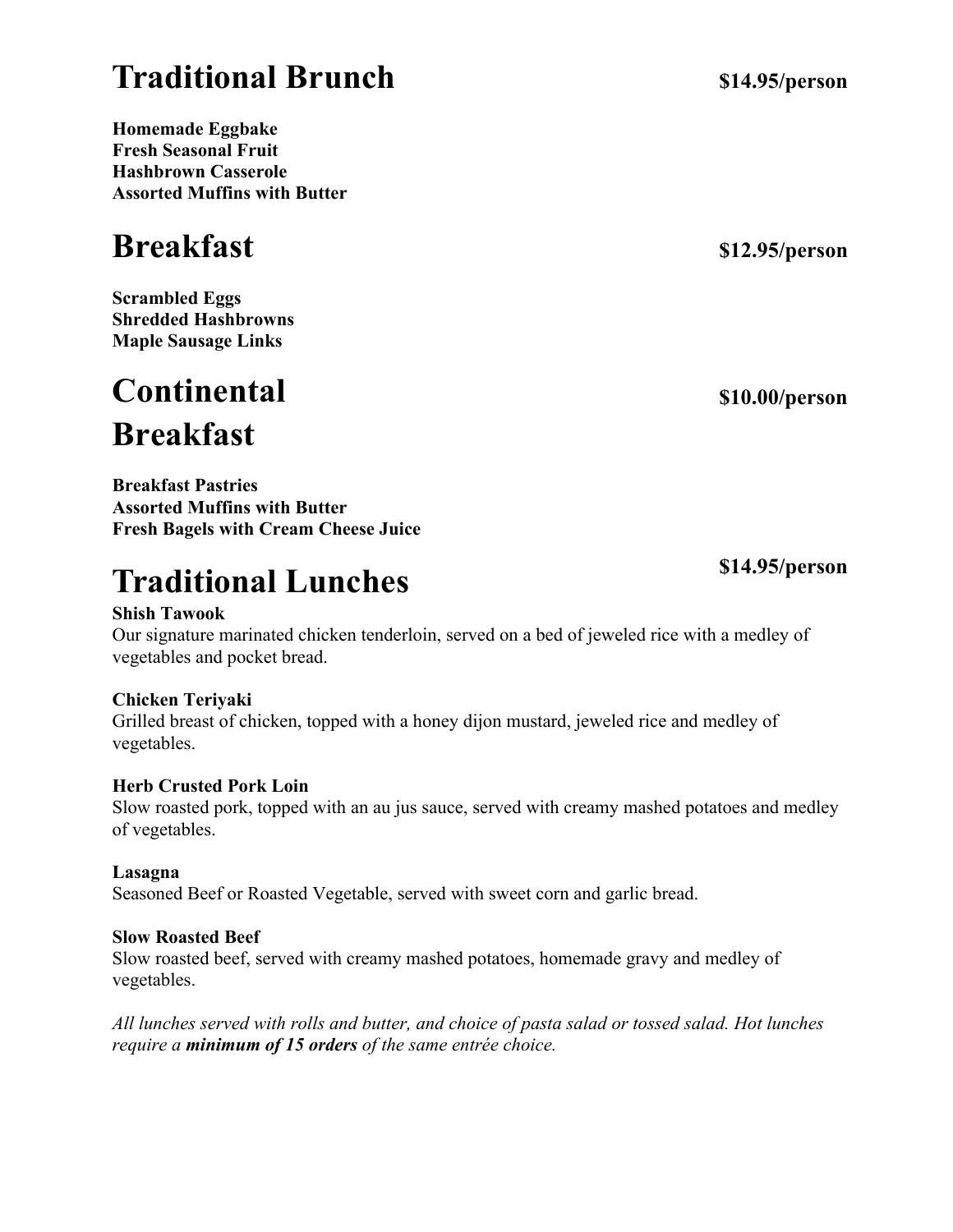### **Chicken Schwarma \$11.95/person**

Our signature marinated chicken, served in pocket bread with tomatoes, lettuce, pickles and a signature garlic aioli sauce.

### **Chicken Salad Croissant** \$11.95/person

Our signature chicken salad served on a flaky, buttery croissant with lettuce, tomatoes and pickles.

### **Turkey, Ham or Beef Croissant** \$11.95/person

Slices of tender beef, ham **or** mesquite turkey, lettuce, tomato and cheese, served on a flaky, buttery croissant.

Mesquite turkey, crispy bacon, lettuce, tomato and mayonnaise piled high on honey berry bread.

### **BBQ Beef \$11.95/person**

Slow roasted beef with sweet and savory barbeque sauce, served on a kaiser roll.

### **Box Lunch \$11.95/person**

Deli meat and cheese or vegetarian, served with lettuce, tomato and pickles on Wheatberry bread with potato chips and cookie.

### **Deli Wraps \$11.95/person**

Turkey, tuna, vegetarian **or** Schwarma wraps, served with lettuce, tomato, onion, pickles and a signature garlic aioli sauce.

### **Vegetarian Sandwich \$10.95/person**

Smoked gouda and assorted vegetables, served on a croissant with southwestern dressing.

*Garden SaladSandwiches served with potato chips, pasta salad or potato salad. You can substitute fruit instead of salad for an additional \$1.50 per sandwich.*

## **Sandwiches**

### **BLT Club \$11.95/person**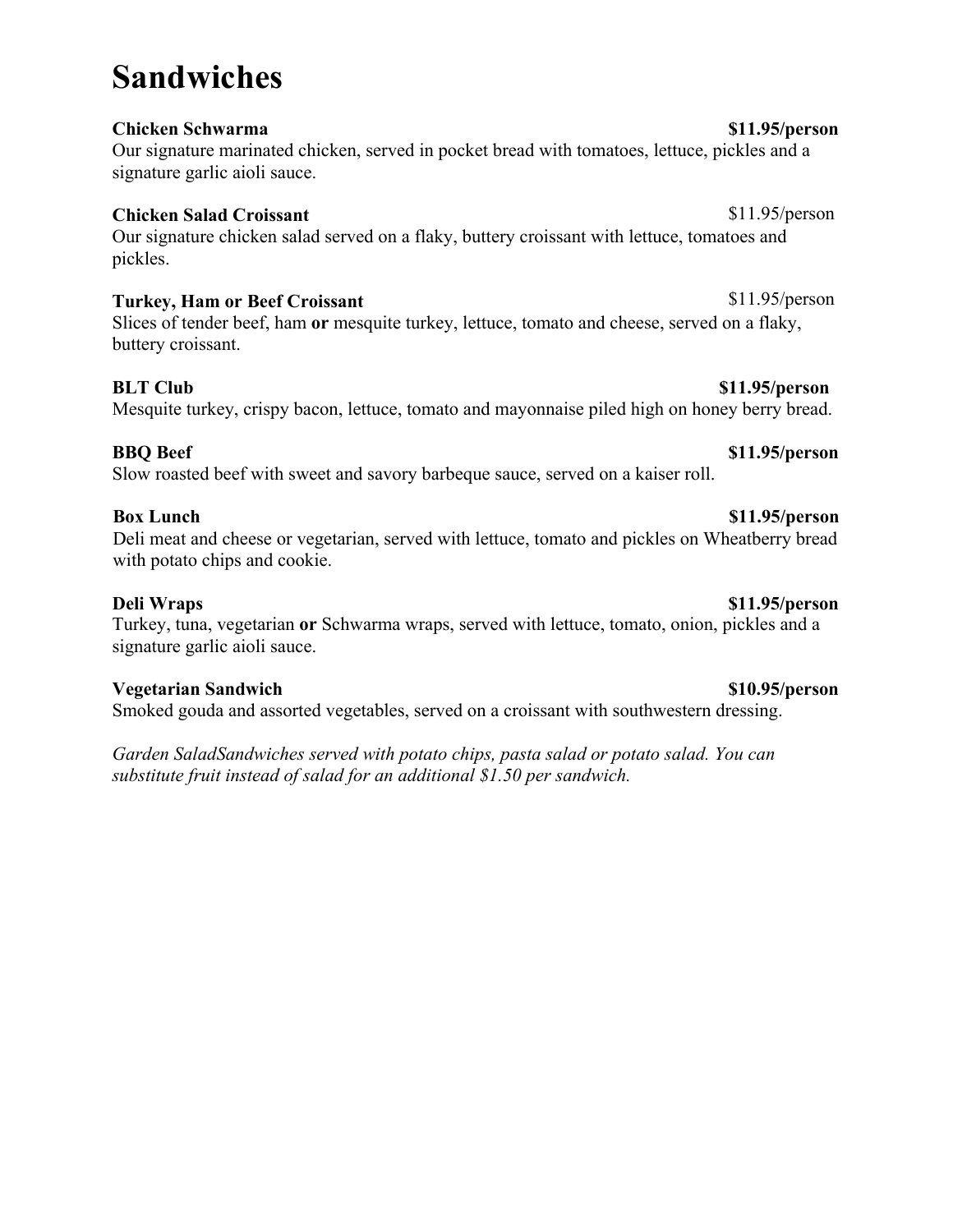## **Salads \$11.95/person**

### **Massad Salad**

Crispy lettuce, juicy tomatoes, cucumbers, green peppers and sweet onions topped with our special Schwarma chicken with balsamic vinegar and olive oil dressing.

### **Taboulee**

A mixture of parsley, tomatoes, onions and cracked wheat with a lemon and olive oil dressing, served with pocket bread.

### **Chef Salad**

Mixed salad greens, tomatoes, cucumbers, rolled turkey, roast beef and ham, cheese, and our homemade ranch dressing.

### **Greek Salad**

Assorted greens, kalamata olives, feta cheese and our house balsamic vinegar and olive oil dressing.

*All salad lunches served with rolls and butter.*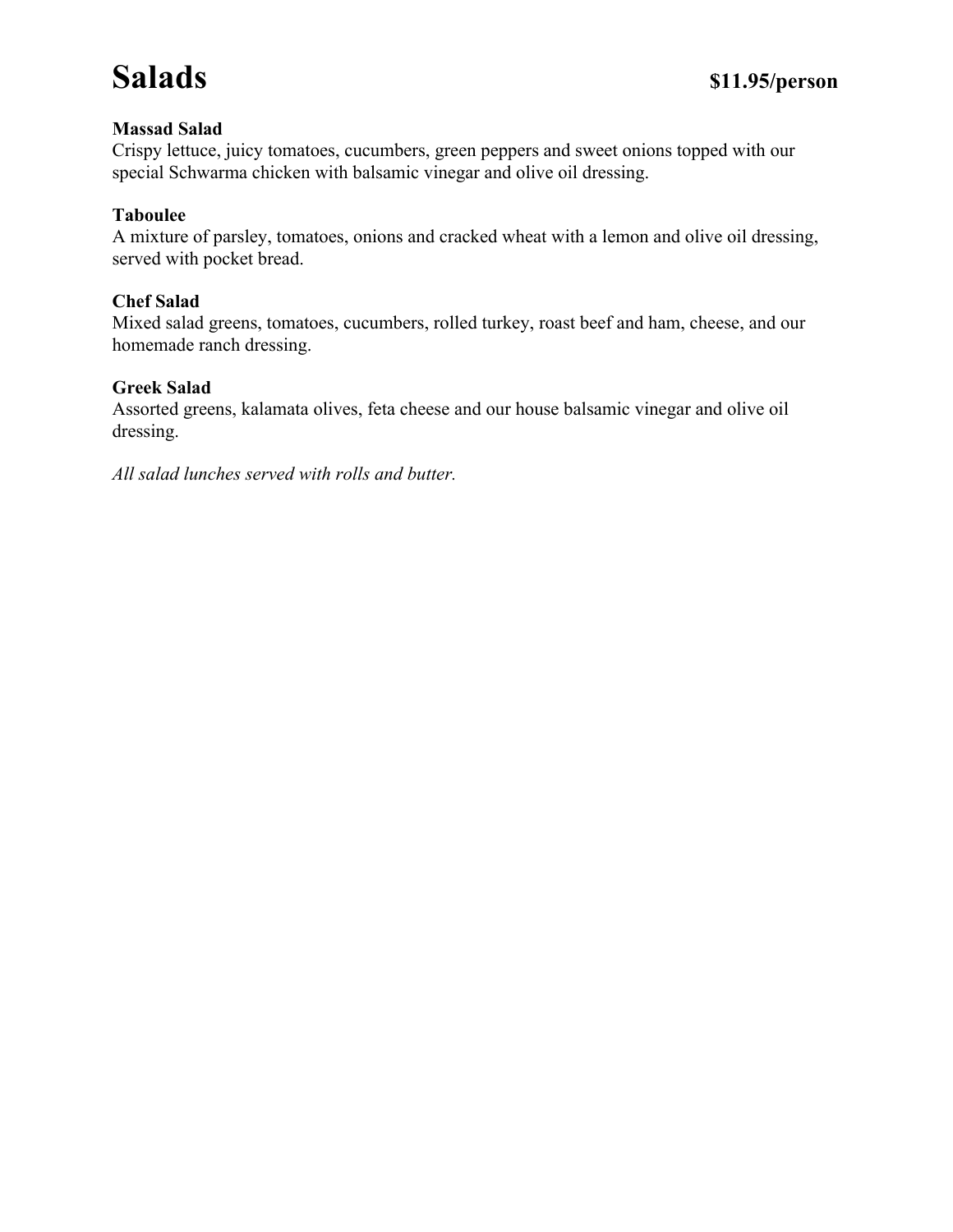# **Hot Hors D'oeuvres**

| Mini Schwarma                                                                                                        |                                |
|----------------------------------------------------------------------------------------------------------------------|--------------------------------|
| Chicken Schwarma (lettuce, tomatoes, pickles, sauce)                                                                 | \$5.95 / each                  |
| <b>Chicken Satays</b>                                                                                                | \$100.00/50pcs                 |
| Served with our signature garlic aioli.                                                                              |                                |
| <b>Chinese Egg Rolls</b><br>Served with sweet and sour sauce.                                                        | \$90.00 / 50pcs                |
| <b>Chicken Wings and Drummets</b><br>Buffalo style, lemon and garlic, asian chili or teriyaki with fresh vegetables. | \$95.00 / 50pcs                |
| <b>Hand-Packed Meat Balls</b><br>Served with BBQ sauce.                                                              | \$95.00 / 50pcs                |
| <b>Steamship Rounds</b><br>Thin slices of slow cooked, herb roasted beef, served on soft rolls.                      | \$8.95 / person<br>(min of 50) |
| <b>Scallops</b><br>Wrapped in bacon.                                                                                 | \$50.00 / dozen                |
| <b>Artichoke and Spinach Dip</b><br>Served with French bread.                                                        | \$65.00 / serves 25            |
| <b>Pork Wings</b>                                                                                                    | \$80.00 / serves 25            |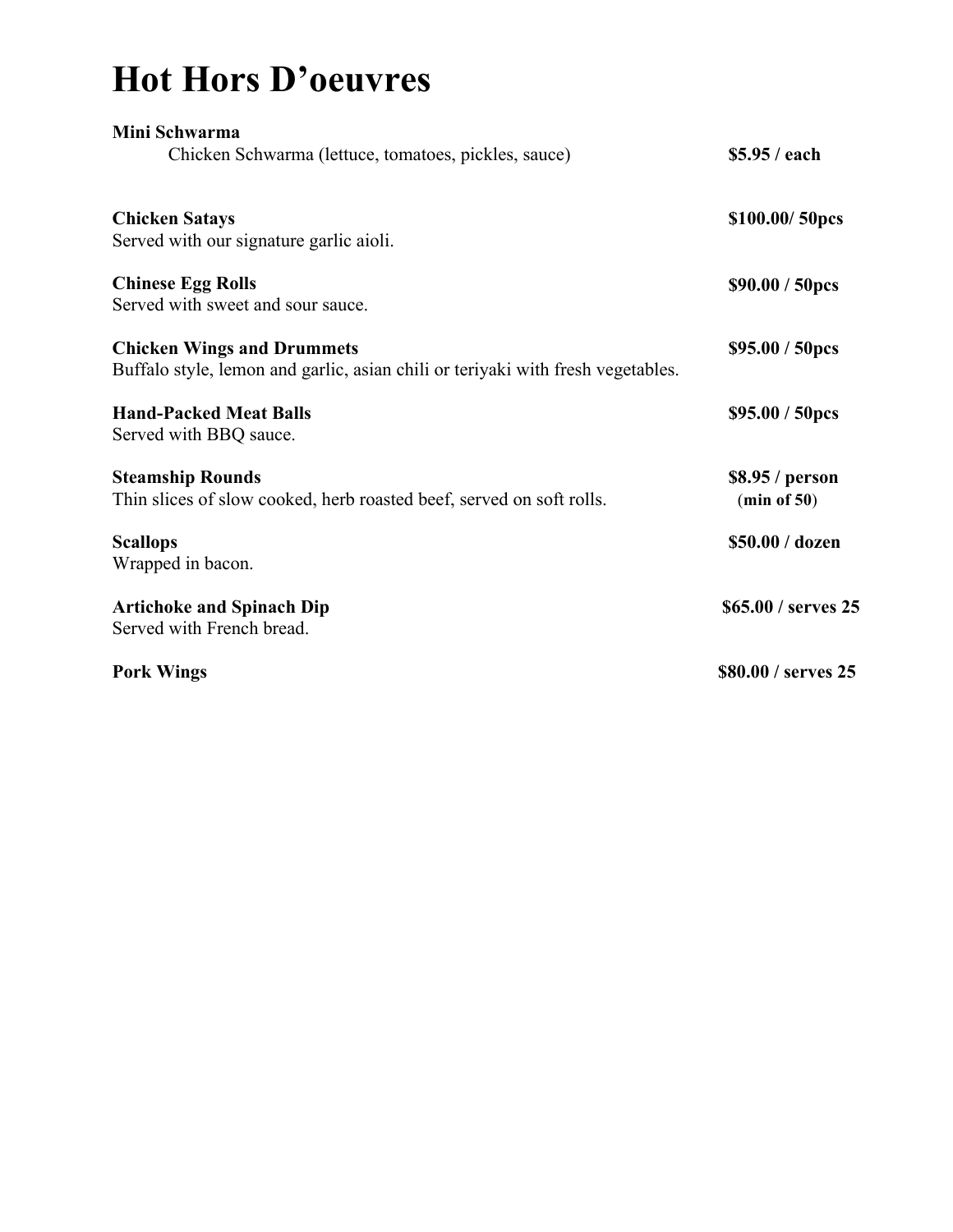# **Cold Hors D'oeuvres**

| <b>Baba Ghanoush</b><br>Seasoned, roasted eggplant with tahini sauce, served with pocket bread.                     | \$85.00 / serves 25 |
|---------------------------------------------------------------------------------------------------------------------|---------------------|
| <b>Jumbo Gulf Shrimp</b><br>Served with cocktail sauce.                                                             | $$150.00 / 50$ pcs  |
| <b>Cocktail Sandwiches</b><br>Beef, turkey or ham served on a mini croissant, lettuce, tomatoes, cheese and pickles | \$48.00 / dozen     |
| <b>Smoked Salmon Filet</b><br>Served with an assortment of condiments and mini specialty breads.                    | \$125.00 / filet    |
| <b>Fresh Mozzarella and Cherry Tomato Kabobs</b><br>Drizzled with balsamic vinegar and extra virgin olive oil       | \$35.00 / dozen     |
| <b>Pecan and Green Olive Cream Cheese Dip</b><br>Served with crackers.                                              | \$40.00 / serves 25 |
| <b>Bruschetta</b><br>Fresh tomato, garlic and basil served with crostini bread.                                     | \$36.00 / dozen     |
| <b>Summer Sausage and Cheese Tray</b><br>Served with crackers.                                                      | \$90.00 / serves 50 |
| <b>Taboulee</b><br>Lebanese parsley salad with lemon, olive oil and garlic dressing, served with pocket bread.      | \$90.00 / serves 25 |
| <b>Seasonal Fruit Bowl</b><br>The freshest fruits available.                                                        | \$80.00 / serves 25 |
| <b>Imported Cheeses and Crackers</b><br>Select imported cheeses served with fresh bread.                            | \$90.00 / serves 25 |
| <b>Farmer's Vegetable Market</b><br>Fresh seasonal vegetables served with a homemade ranch dressing.                | \$80.00 / serves 50 |
| <b>Hummus</b><br>Pureed garbanzo beans with tahini sauce, served with pocket bread.                                 | \$90.00 / serves 25 |
| <b>Fruit and Cheese Tray</b><br>Fresh fruit served with an assortment of cheeses.                                   | \$90.00 / serves 25 |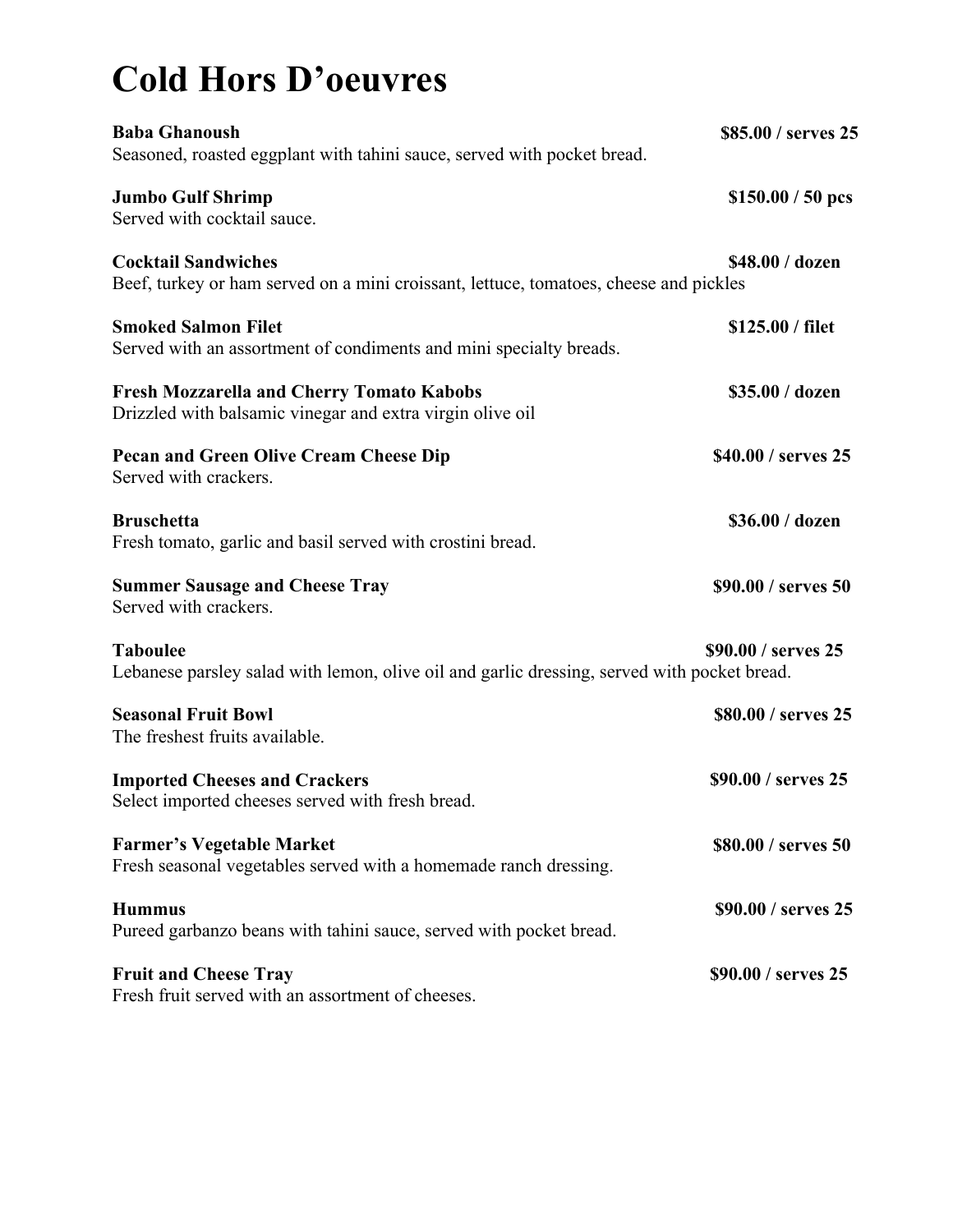# **Evenings of Elegance**

**Chicken Tawook \$26.95**

Our marinated chicken tenders, served on a bed of jeweled rice with medley of vegetables and our signature garlic aioli sauce.

### **Beef Kabob** \$31.95

Beef tenderloin marinated in our special marinade with tomatoes, green peppers and onions, served on a bed of jeweled rice with medley of vegetables.

### **Center Cut Pork Chop \$26.95**

Seared center cut pork chop with sweet caramelized onions, served with potato puree, gravy and medley of vegetables.

### **BBQ Ribs \$27.95**

"Fall of the Bone" pork ribs with sweet and savory barbeque sauce, served with red skinned potato puree and medley of vegetables.

### **Chicken Diane \$27.95**

Grilled chicken breast, topped with a cognac, mushroom and cream sauce, served with potato puree and sautéed peas and corn.

### **Chicken Cordon Blue or Traditional Chicken Kiev \$25.95**

Breaded chicken breast stuffed with broccoli and cheese or herbed butter, served with a combination of jeweled and wild rice and medley of vegetables.

### **Grilled Beef Tenderloin Medallions \$36.95**

Herb crusted beef tenderloin, served with red skinned potato puree, chardonnay mushroom sauce and a medley of vegetables

### **French Cut Chicken \$26.95**

Herb crusted French cut chicken breast, served with potato puree and sautéed sweet corn and peas.

### **Norwegian Salmon \$28.95**

Broiled Norwegian salmon, served with a red pepper sauce, potato puree and fresh asparagus.

*All dinners served with rolls and butter, and choice of tossed salad. Dinners require a minimum of 15 orders of the same entrée choice. Other specialty dinners are available upon request.*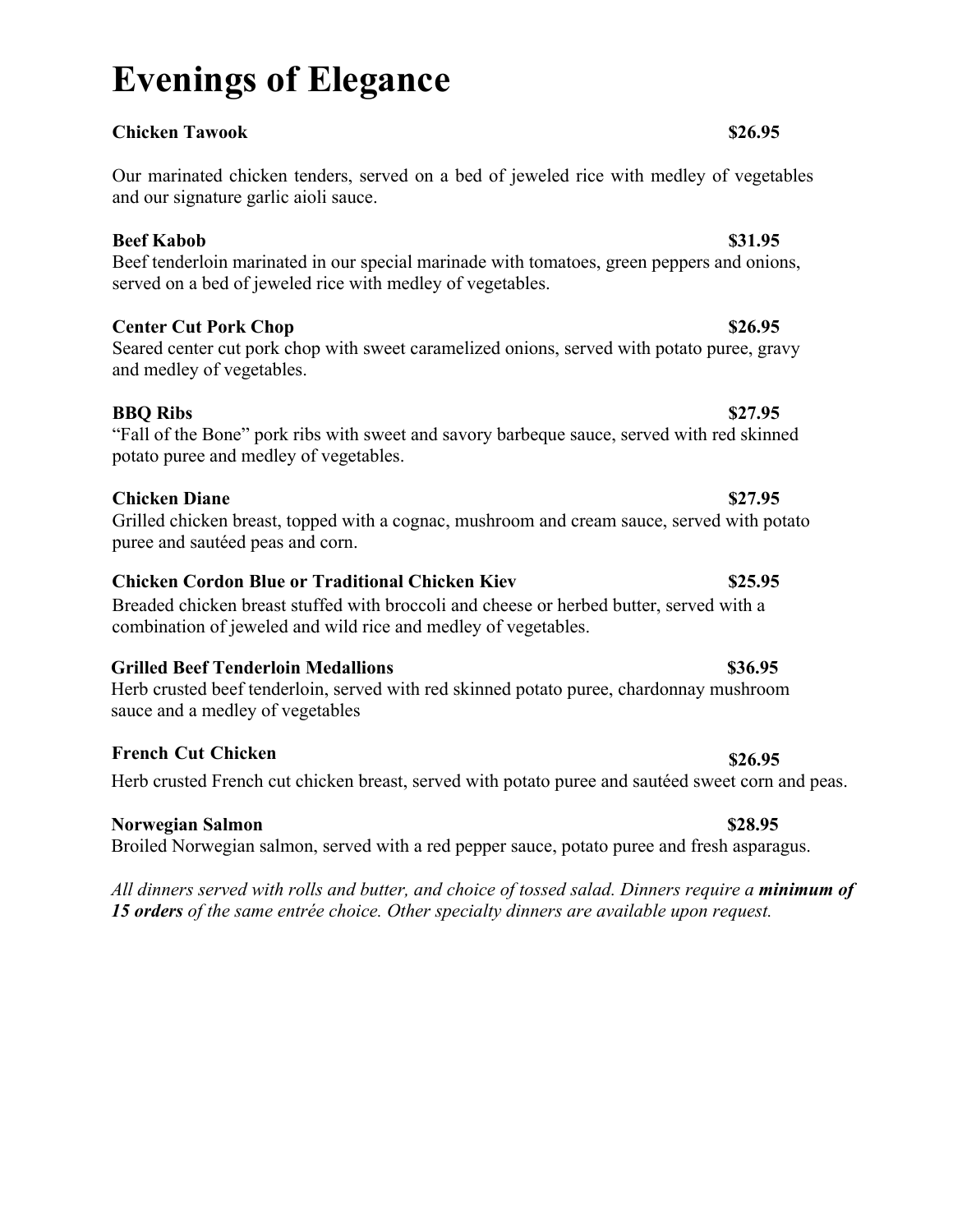## **The Garden Party \$17.95/person**

**(Choose one)** 

*Served with your choice of pasta salad, potato salad or tossed salad and fresh fruit bowl.*

### **Schwarmas**

Make your own Schwarmas served with lettuce, tomatoes, pickles, our signature garlic aioli sauce and pocket bread.

### **Cocktail Sandwiches**

Mini croissants filled with turkey, ham, roast beef, smoked gouda, tuna **or** chicken salad.

### **BBQ Beef**

Beef round baked slowly in a honey BBQ sauce served on homemade bread.

## **Summertime Picnic** \$16.95/person

### **Choice of Two Meats**

Beef Hamburgers, Veggie Burgers, Brats, Hot Dogs or Fried Chicken\* *Appropriate condiments and buns also provided.* 

### **Choice of Two Sides**

Pasta Salad, Potato Salad, Potato Chips, Cole Slaw, Baked Beans or Fresh Fruit\*

### *\*\$1.00 surcharge*

*All picnics include free set up and delivery in the Mankato and North Mankato area. All picnics include paper products.*